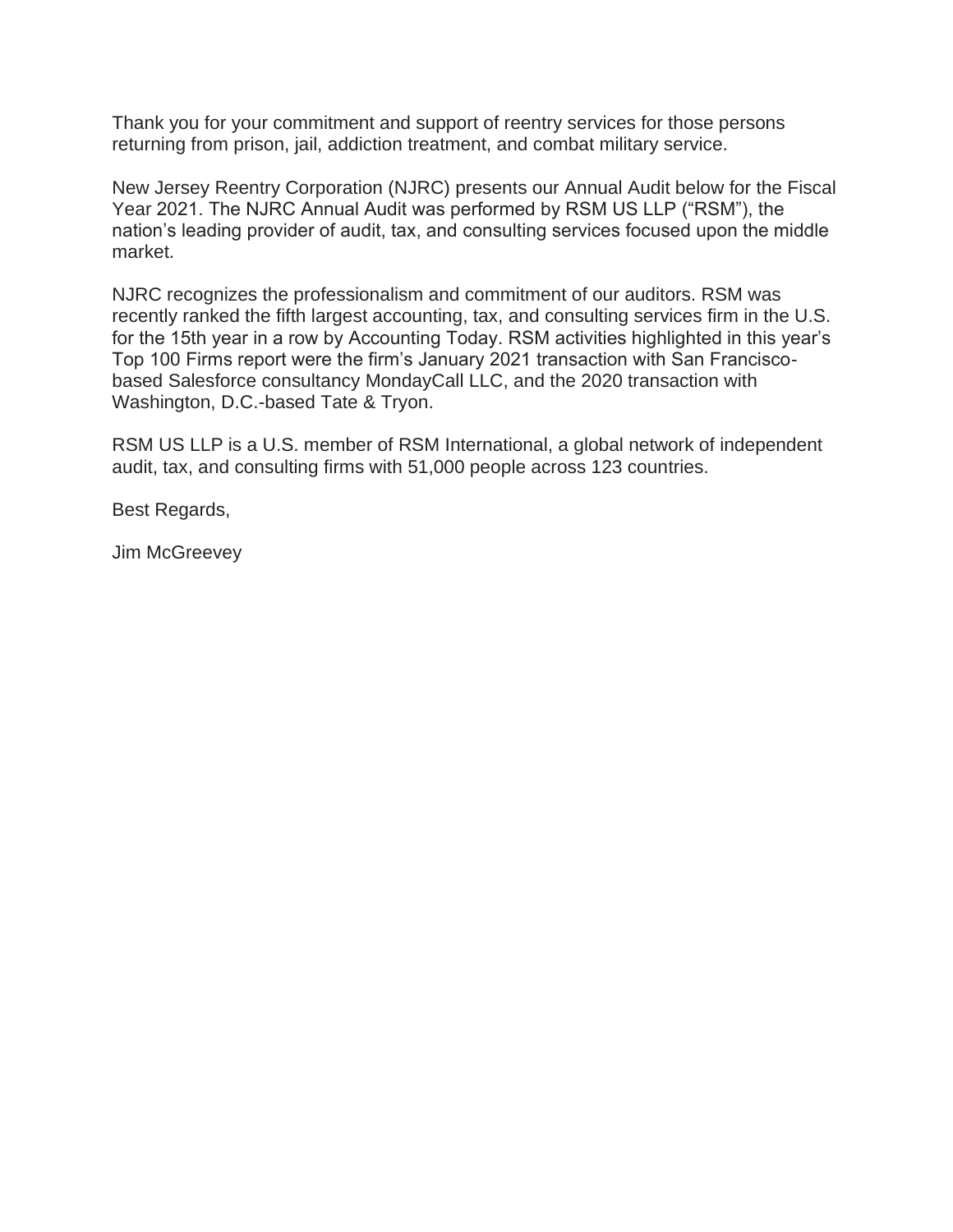Financial Report June 30, 2021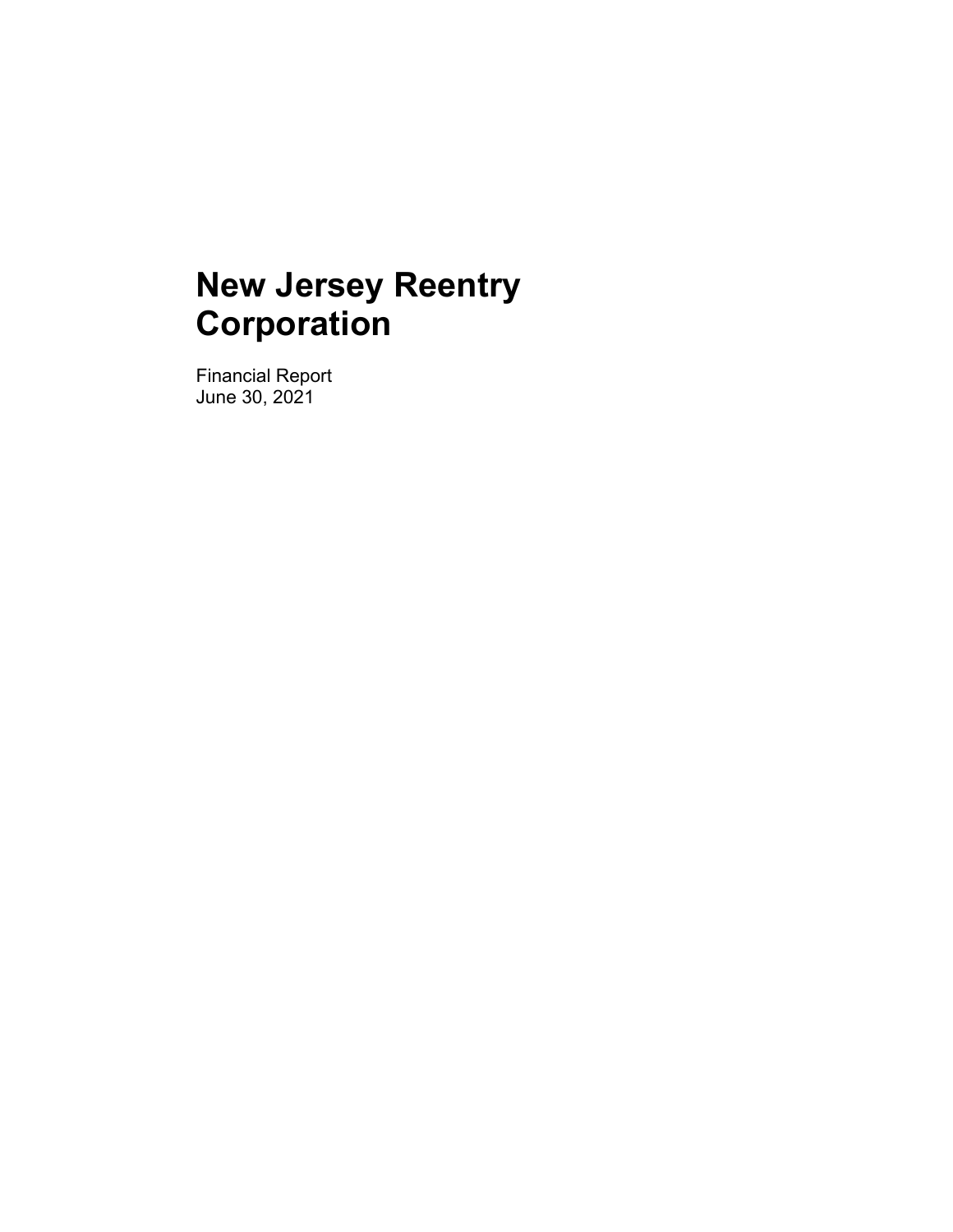## **Contents**

| Independent auditor's report     | $1 - 2$  |
|----------------------------------|----------|
| <b>Financial statements</b>      |          |
| Statement of financial position  | 3        |
| Statement of activities          | 4        |
| Statement of functional expenses | 5        |
| Statement of cash flows          | 6        |
| Notes to financial statements    | $7 - 14$ |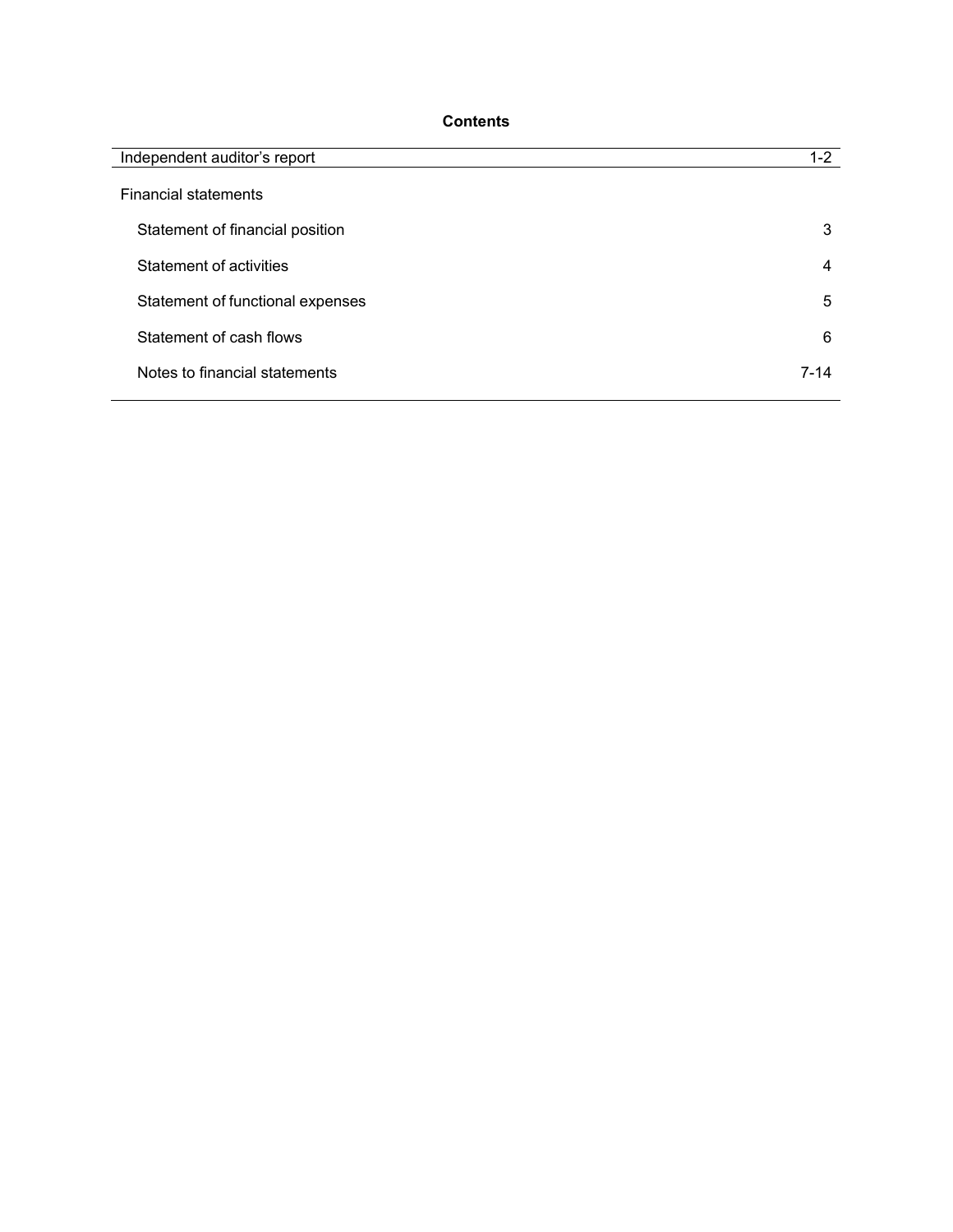

**RSM US LLP** 

#### **Independent Auditor's Report**

Board of Directors New Jersey Reentry Corporation

#### **Report on the Financial Statements**

We have audited the accompanying financial statements of New Jersey Reentry Corporation, which comprise the statement of financial position as of June 30, 2021, the related statements of activities, functional expenses and cash flows for the year then ended, and the related notes to the financial statements.

#### **Management's Responsibility for the Financial Statements**

Management is responsible for the preparation and fair presentation of these financial statements in accordance with accounting principles generally accepted in the United States of America; this includes the design, implementation and maintenance of internal control relevant to the preparation and fair presentation of financial statements that are free from material misstatement, whether due to fraud or error.

#### **Auditor's Responsibility**

Our responsibility is to express an opinion on these financial statements based on our audit. We conducted our audit in accordance with auditing standards generally accepted in the United States of America. Those standards require that we plan and perform the audit to obtain reasonable assurance about whether the financial statements are free from material misstatement.

An audit involves performing procedures to obtain audit evidence about the amounts and disclosures in the financial statements. The procedures selected depend on the auditor's judgment, including the assessment of the risks of material misstatement of the financial statements, whether due to fraud or error. In making those risk assessments, the auditor considers internal control relevant to the entity's preparation and fair presentation of the financial statements in order to design audit procedures that are appropriate in the circumstances, but not for the purpose of expressing an opinion on the effectiveness of the entity's internal control. Accordingly, we express no such opinion. An audit also includes evaluating the appropriateness of accounting policies used and the reasonableness of significant accounting estimates made by management, as well as evaluating the overall presentation of the financial statements.

We believe that the audit evidence we have obtained is sufficient and appropriate to provide a basis for our audit opinion.

THE POWER OF BEING UNDERSTOOD AUDIT | TAX | CONSULTING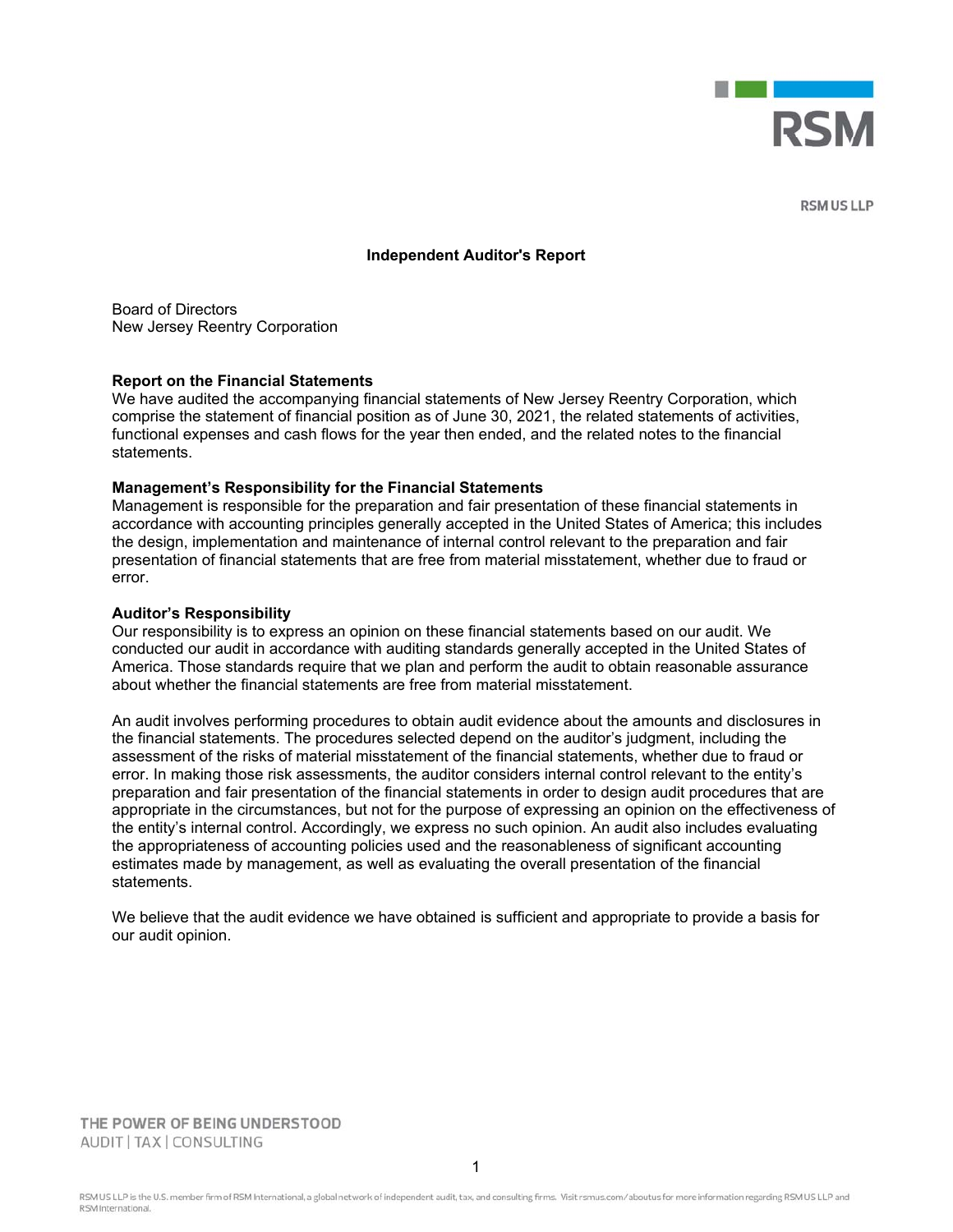#### **Opinion**

In our opinion, the financial statements referred to above present fairly, in all material respects, the financial position of New Jersey Reentry Corporation as of June 30, 2021, and the changes in its net assets and its cash flows for the year then ended in accordance with accounting principles generally accepted in the United States of America.

RSM US LLP

Metro Park, New Jersey March 10, 2022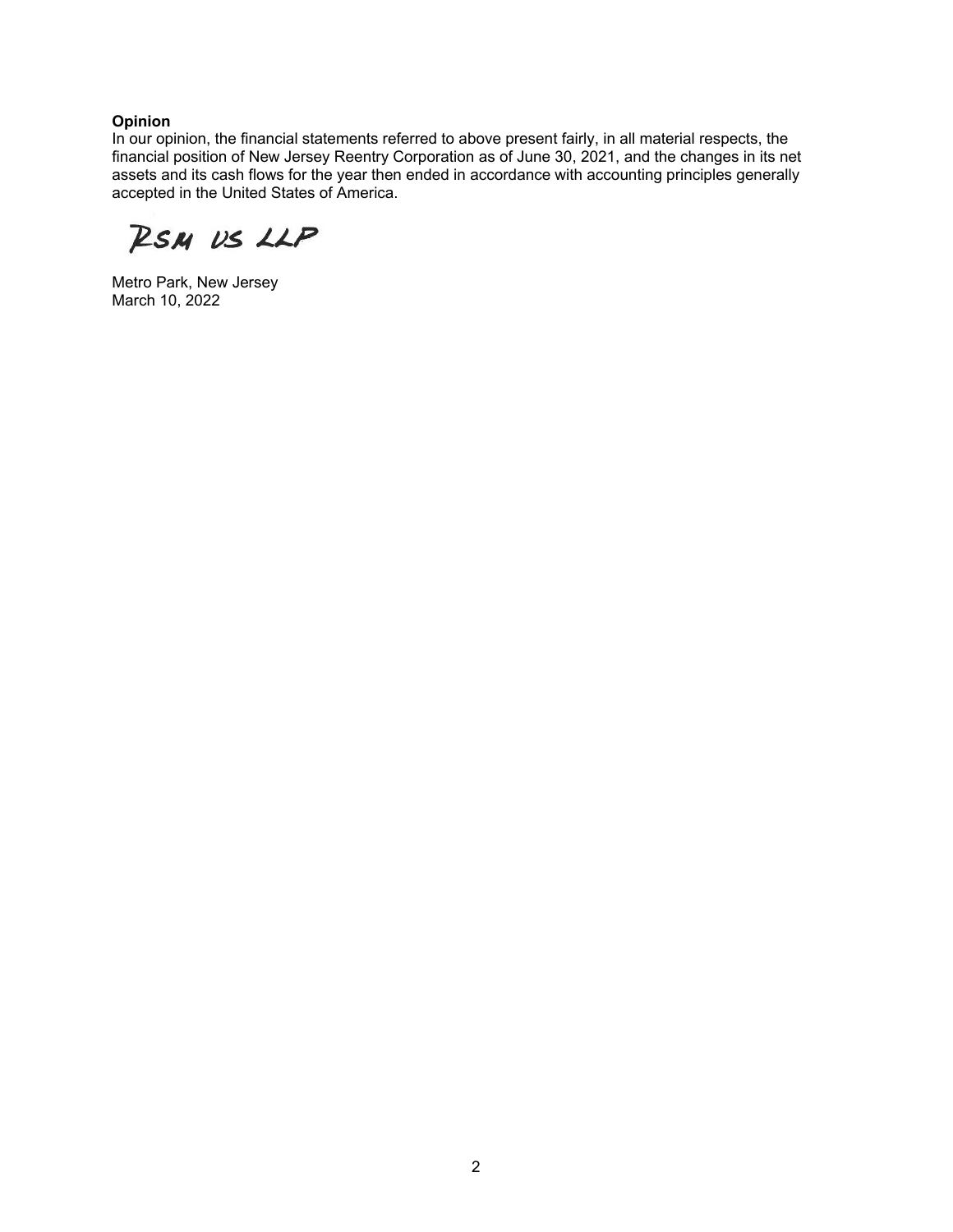**Statement of Financial Position June 30, 2021**

## **Assets**

| Current assets:                         |    |           |
|-----------------------------------------|----|-----------|
| Cash                                    | \$ | 3,329,661 |
| Grants receivable                       |    | 81,360    |
| Other receivables                       |    | 3,446     |
| Prepaid expenses                        |    | 205,319   |
| <b>Total current assets</b>             |    | 3,619,786 |
| Noncurrent assets:                      |    |           |
| Furniture and equipment, net            |    | 689,444   |
| Security deposits                       |    | 71,461    |
| <b>Total noncurrent assets</b>          |    | 760,905   |
| <b>Total assets</b>                     | S. | 4,380,691 |
| <b>Liabilities and Net Assets</b>       |    |           |
| <b>Current liabilities:</b>             |    |           |
| Accounts payable and accrued expenses   | \$ | 276,881   |
| Grants received in advance              |    | 2,353,760 |
| <b>Total current liabilities</b>        |    | 2,630,641 |
| Noncurrent liabilities:                 |    |           |
| Deferred rent                           |    | 33,094    |
| <b>Total noncurrent liabilities</b>     |    | 33,094    |
| Net assets:                             |    |           |
| Without donor restrictions              |    | 1,571,956 |
| With donor restrictions                 |    | 145,000   |
| <b>Total net assets</b>                 |    | 1,716,956 |
|                                         |    |           |
| <b>Total liabilities and net assets</b> |    | 4,380,691 |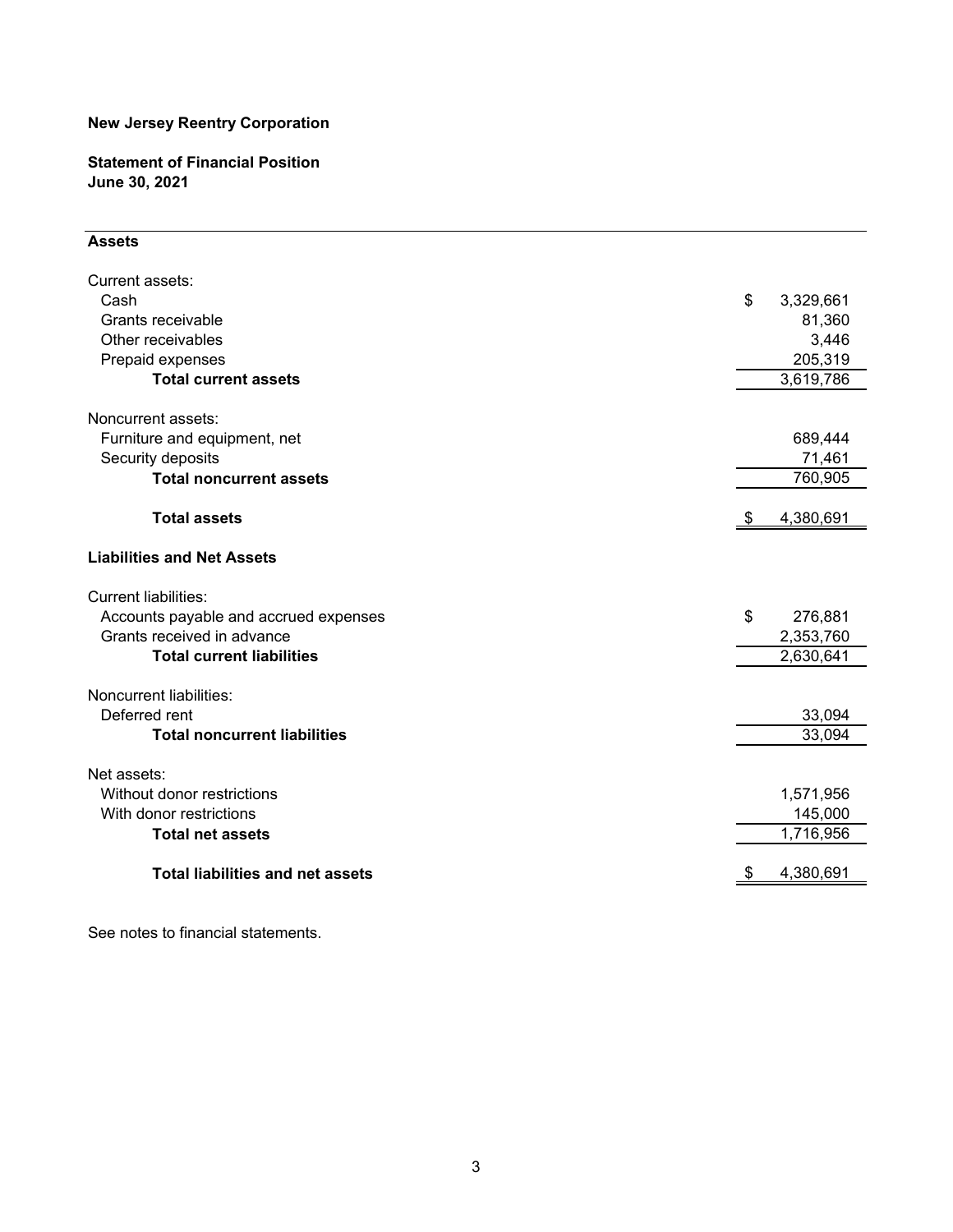## **Statement of Activities Year Ended June 30, 2021**

|                                                    | <b>Without Donor</b><br>Restrictions | <b>With Donor</b><br><b>Restrictions</b> |    | Total     |
|----------------------------------------------------|--------------------------------------|------------------------------------------|----|-----------|
| Revenues:                                          |                                      |                                          |    |           |
| State financial assistance and other grant revenue | \$<br>7,249,827                      | \$                                       | \$ | 7,249,827 |
| Paycheck Protection Program loan forgiveness       | 655,427                              |                                          |    | 655,427   |
| Contributions                                      | 249,050                              | 170,000                                  |    | 419,050   |
| Release from restrictions                          | 25,000                               | (25,000)                                 |    |           |
| <b>Total revenues</b>                              | 8,179,304                            | 145,000                                  |    | 8,324,304 |
| Expenses:                                          |                                      |                                          |    |           |
| Program services                                   | 5,738,520                            |                                          |    | 5,738,520 |
| Management and general                             | 1,376,544                            |                                          |    | 1,376,544 |
| <b>Total expenses</b>                              | 7,115,064                            |                                          |    | 7,115,064 |
| Change in net assets                               | 1,064,240                            | 145,000                                  |    | 1,209,240 |
| Net assets, beginning of year                      | 507,716                              |                                          |    | 507,716   |
| Net assets, end of year                            | 1,571,956                            | 145,000                                  | Ж  | 1,716,956 |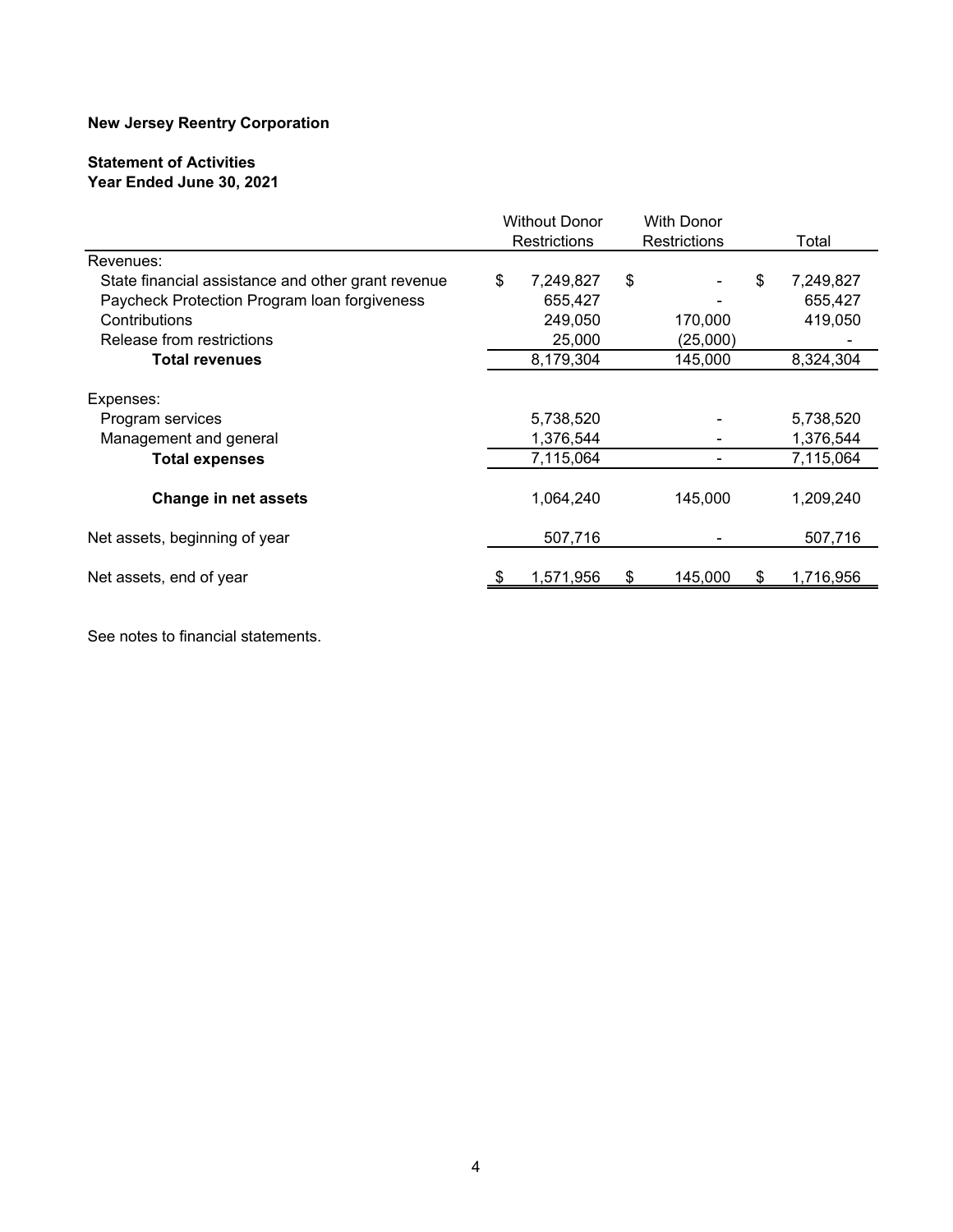## **Statement of Functional Expenses Year Ended June 30, 2021**

|                                    |    | Program   | Management      |                 |
|------------------------------------|----|-----------|-----------------|-----------------|
|                                    |    | Services  | and General     | Total           |
|                                    |    |           |                 |                 |
| <b>Salaries</b>                    | \$ | 3,007,580 | \$<br>993,857   | \$<br>4,001,437 |
| Payroll taxes                      |    | 318,025   | 91,009          | 409,034         |
| Employee benefits                  |    | 197,581   | 44,632          | 242,213         |
| <b>Total salaries and benefits</b> |    | 3,523,186 | 1,129,498       | 4,652,684       |
| Rent expense                       |    | 716,949   | 77,728          | 794,677         |
| Program transportation             |    | 84,053    |                 | 84,053          |
| Participant cost                   |    | 223,618   |                 | 223,618         |
| Depreciation                       |    | 154,666   | 18,141          | 172,807         |
| Facility operating costs           |    | 32,577    | 3,065           | 35,642          |
| Computer expense                   |    | 91,589    | 21,360          | 112,949         |
| <b>Supplies</b>                    |    | 56,172    | 18,769          | 74,941          |
| Consultants                        |    | 203,485   | 11,930          | 215,415         |
| Communication                      |    | 106,183   | 15,547          | 121,730         |
| Insurance                          |    | 103,443   | 15,882          | 119,325         |
| Printing and publication           |    | 73,678    | 11,275          | 84,953          |
| <b>Professional services</b>       |    | 200,681   | 30,062          | 230,743         |
| Office furniture and equipment     |    | 42,533    | 4,303           | 46,836          |
| Maintenance and repairs            |    | 45,317    | 4,281           | 49,598          |
| <b>Utilities</b>                   |    | 27,735    | 3,625           | 31,360          |
| Meetings and conferences           |    | 37,400    |                 | 37,400          |
| Travel                             |    | 4,793     |                 | 4,793           |
| Interest                           |    | 5,711     | 373             | 6,084           |
| Miscellaneous                      |    | 4,751     | 6,927           | 11,678          |
| Loss on disposal of equipment      |    |           | 3,778           | 3,778           |
| <b>Total expenses</b>              | S. | 5,738,520 | \$<br>1,376,544 | \$<br>7,115,064 |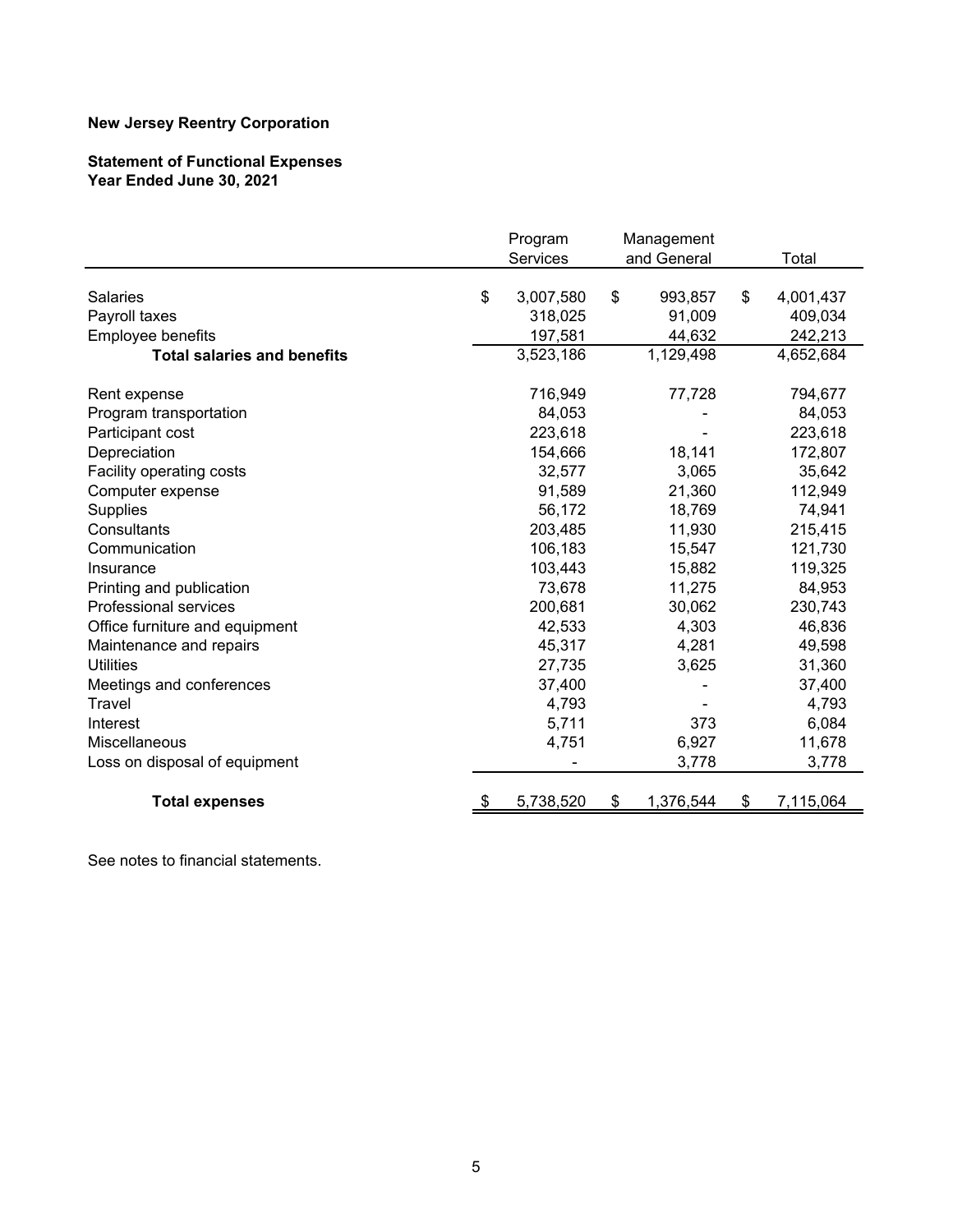## **Statement of Cash Flows Year Ended June 30, 2021**

| Cash flows from operating activities:                                |                 |
|----------------------------------------------------------------------|-----------------|
| Change in net assets                                                 | \$<br>1,209,240 |
| Adjustment to reconcile change in net assets to net cash provided by |                 |
| operating activities:                                                |                 |
| Depreciation                                                         | 172,807         |
| Loss on disposal of equipment                                        | 3,778           |
| Forgiveness of Paycheck Protection Program Ioan                      | (648,082)       |
| Changes in assets and liabilities:                                   |                 |
| Decrease in grants receivable                                        | 63,671          |
| Increase in other receivables                                        | (3, 446)        |
| Decrease in prepaid expenses                                         | (15, 972)       |
| Increase in security deposits                                        | (25,067)        |
| Increase in payables and accrued expenses                            | 68,648          |
| Decrease in deferred revenue                                         | (165, 491)      |
| Increase in deferred rent                                            | 6,743           |
| Net cash provided by operating activities                            | 666,829         |
| Cash flows used in investing activities:                             |                 |
| Purchases of furniture and equipment                                 | (602, 451)      |
| Net increase in cash                                                 | 64,378          |
|                                                                      |                 |
| Cash:                                                                |                 |
| Beginning of year                                                    | 3,265,283       |
| End of year                                                          | 3,329,661       |
|                                                                      |                 |
| Supplemental disclosure of noncash financing activity:               |                 |
| Forgiveness of Paycheck Protection Program Ioan                      | 648,082         |
|                                                                      |                 |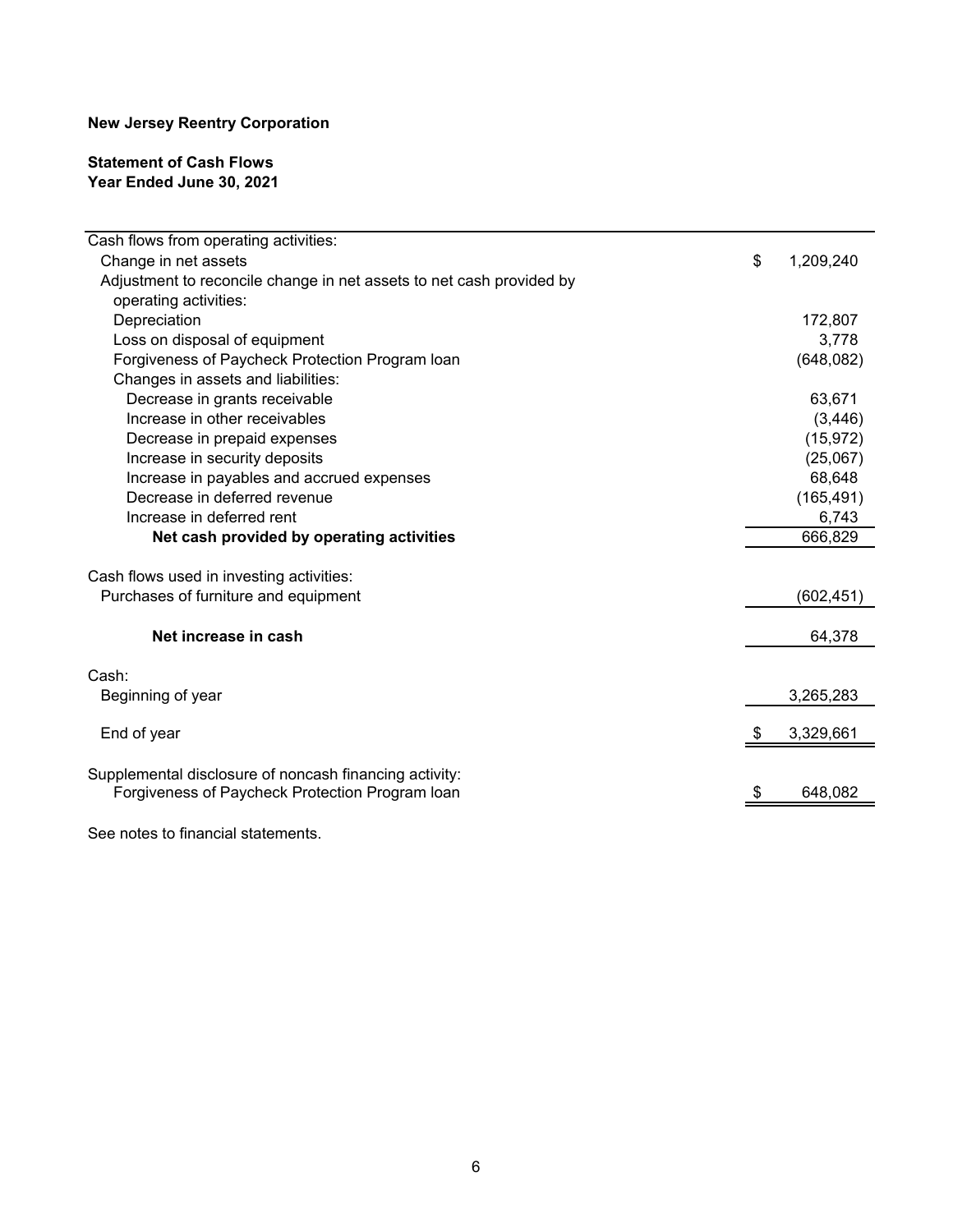#### **Notes to Financial Statements**

#### **Note 1. Nature of Activities**

The New Jersey Reentry Corporation (NJRC), a nonprofit corporation, is designed to provide critical services for those persons who have been court-involved. Its purpose is to enroll and provide services, including addiction treatment, sober transitional housing, linkage to health care services, motor vehicle identification, training, employment, and legal support, for individuals with a diagnosed mental health and/or substance use disorder who have been arrested, incarcerated and sentenced through the judicial system.

**Description of program and supporting services:** The following program and supporting services are included in the accompanying financial statements:

*One-stop offender re-entry services:* The program is designed to help communities develop and implement comprehensive and collaborative strategies that address the challenges posed by offender reentry and recidivism reduction. The program provides rapid risk/needs assessment, pre-release services, linkage to entitlement and services prior to release, post-release services, ongoing assessment, case management, and implementation of data collection and analysis strategies to better understand the population and impact of the program.

*Management and general:* Includes the functions necessary to maintain an equitable employment program, ensure an adequate working environment, provide coordination and articulation of the NJRC's program strategy, secure proper administrative functioning of the Board of Directors, maintain competent legal services for the program administration, and manage the financial and budgetary responsibilities of the NJRC.

## **Note 2. Summary of Significant Accounting Policies**

**Basis of accounting:** The accompanying financial statements have been prepared on the accrual basis of accounting in conformity with accounting principles generally accepted in the United States of America (U.S. GAAP).

**Cash and cash equivalents:** For financial statement purposes, NJRC considers all highly liquid investments available for current use with an initial maturity of three months or less to be cash equivalents.

**Grants receivable:** Grants receivable are stated at the amount management expects to be reimbursed by federal or state funding agencies. Based on analysis of historical collections, no allowance for doubtful accounts was deemed necessary as of June 30, 2021.

**Furniture and equipment:** NJRC capitalizes all expenditures for property and equipment in excess of \$5,000. Furniture and equipment are carried at cost. Depreciation is computed using the straight-line basis over the estimated useful life of the asset.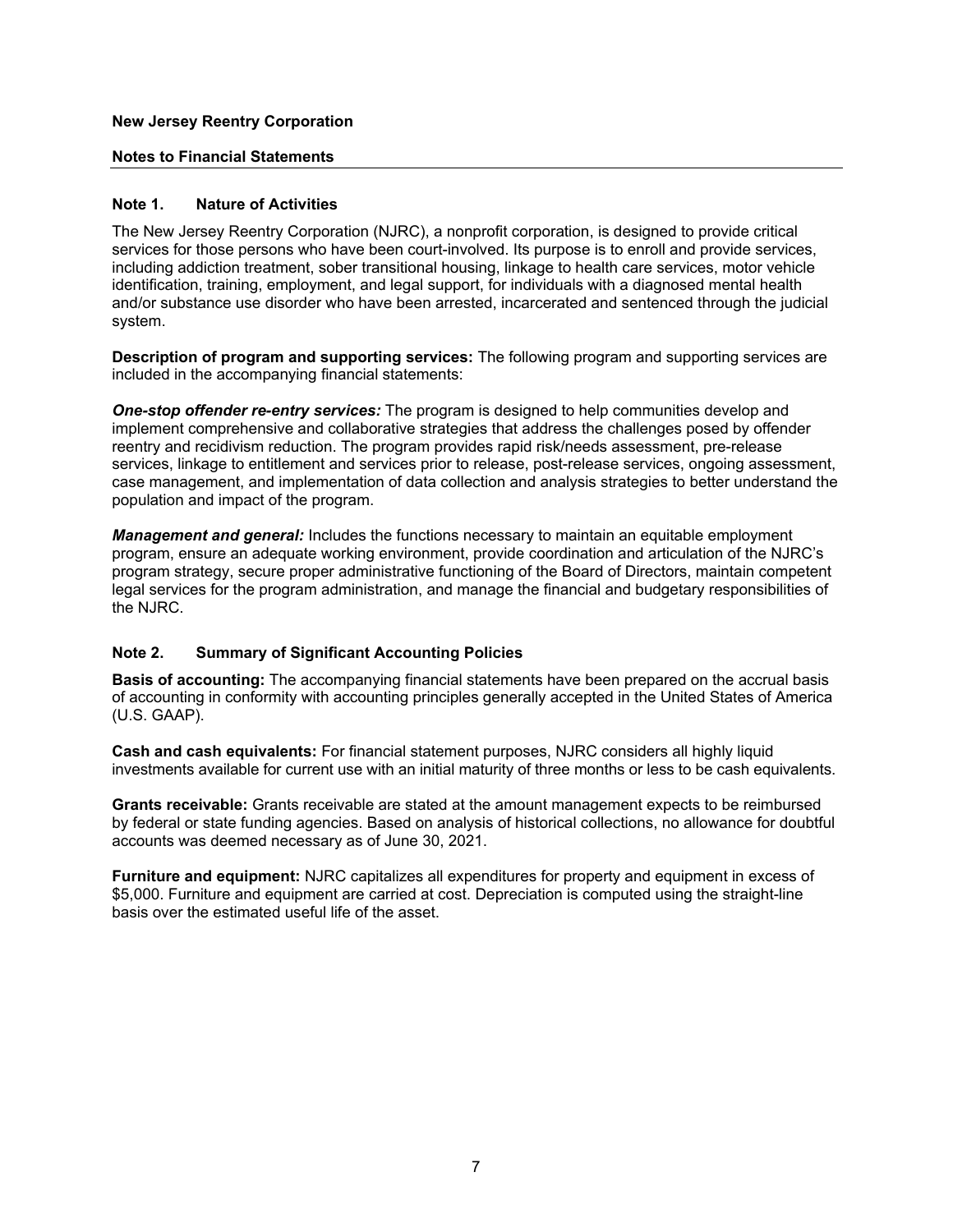#### **Notes to Financial Statements**

#### **Note 2. Summary of Significant Accounting Policies (Continued)**

**Revenue recognition:** Unconditional contributions are recognized when received. Grants and contract awards from federal and state agencies are recognized as the related expenses are incurred or specified contract benchmarks are fulfilled by NJRC. Amounts received from grants which have not yet been earned under the terms of the agreement are recorded as grants received in advance in the accompanying financial statements. When a donor or sponsor restriction expires, that is, when a stipulated time restriction ends or a purpose restriction is accomplished, net assets with donor restrictions are reclassified to net assets without donor restrictions and reported in the statement of activities as net assets released from restrictions. Unconditional donor-restricted contributions whose restrictions are met in the same reporting period that the revenue is recognized are reported as without donor restrictions. Conditional contributions are recognized when the barrier has been substantially met. Cash received for conditional contributions in advance of the barrier being substantially met is recognized as a refundable advance.

At June 30, 2021, there is \$240,000 in conditional contributions which has not met the barriers to be recognized as revenue. Revenue on these grants will be recognized by NJRC in future periods as the barriers are met.

**Contributed services:** Contributed services are recorded at their fair value when such services are rendered. Contributed services are recognized as contributions if the services: (a) create or enhance nonfinancial assets or (b) require specialized skills, are performed by people with those skills and would otherwise be purchased by NJRC. For the year ended June 30, 2021, contributed services relate to legal services for approximately \$45,500 and donated goods for approximately \$99,800.

**Net assets:** Net assets, revenues, gains and losses are classified based on the existence and or absence of donor imposed restrictions. Accordingly, net assets and changes therein are classified and reported as follows:

*Net assets without donor restrictions:* Net assets available for use in general operations and not subject to donor restrictions.

*Net assets with donor restrictions:* Net assets subject to donor-imposed restrictions. Some donorimposed restrictions are temporary in nature, such as those that will be met by the passage of time or other events specified by the donor. Other donor-imposed restrictions are perpetual in nature, where the donor stipulates that resources be maintained in perpetuity. Donor-imposed restrictions are released when a restriction expires, that is, when the stipulated time has elapsed, when the stipulated purpose for which the resource was restricted has been fulfilled, or both. At June 30, 2021, \$145,000 of net asset have donor-imposed purpose restrictions.

**Functional expenses:** The costs of providing various programs and other activities have been summarized on a functional basis in the statement of activities and in the statement of functional expenses. Accordingly, certain costs have been allocated among the programs and supporting services benefited.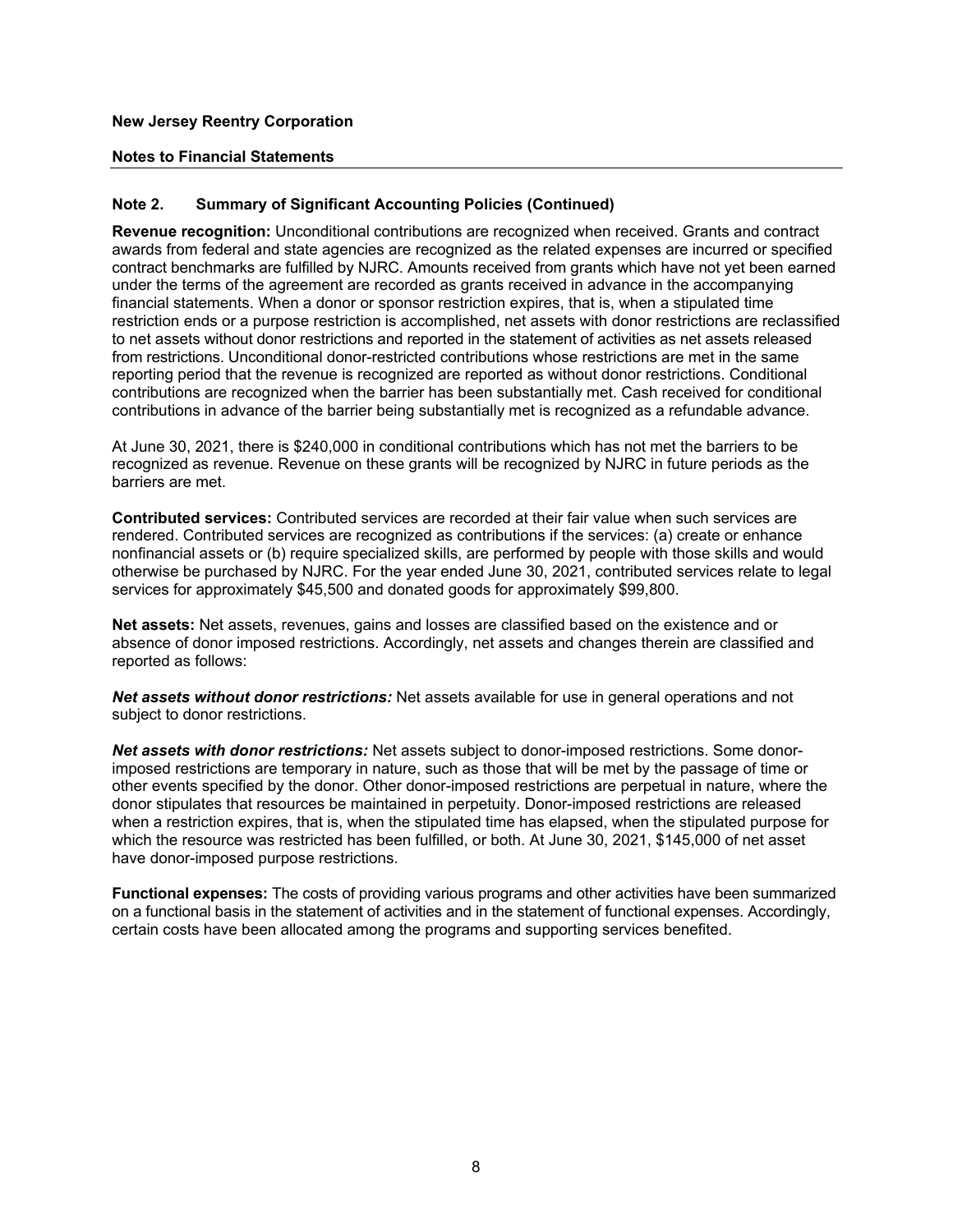#### **Notes to Financial Statements**

#### **Note 2. Summary of Significant Accounting Policies (Continued)**

**Income tax status:** NJRC qualifies as a public charity under Internal Revenue Code (IRC) Section 170(b)(1)(A)(vi) and has been determined by the Internal Revenue Service to be exempt from federal income taxes under Section 501(c)(3) of the IRC. NJRC is subject to federal and state income taxes on unrelated business income, if any.

NJRC follows the Financial Accounting Standards Board (FASB) Accounting Standards Codification (ASC) 740, Income Taxes, which clarifies the accounting for uncertainty in income taxes by prescribing the recognition threshold a tax position is required to meet before being recognized in the financial statements. NJRC recognizes a tax benefit from an uncertain tax position only if it is more likely than not that the tax position will be substantiated on examination by taxing authorities. Management evaluated NJRC's tax positions and concluded NJRC has no material uncertainties in income taxes.

With few exceptions, NJRC is only subject to income tax examinations by the U.S. federal, state or local tax authorities for three years from the filing date. Interest and penalties, if any, are included in income tax expense.

**Use of estimates:** The preparation of the financial statements in conformity with U.S. GAAP requires management to make estimates and assumptions that affect the reported amounts of assets and liabilities and disclosures of contingent assets and liabilities at the date of the financial statements and the reported amounts of revenues and expenses during the reporting period. Actual results could differ from these estimates.

**Risks and uncertainties:** NJRC maintains its cash balances in one financial institution located in Jersey City, New Jersey. Accounts at this institution are insured by the Federal Deposit Insurance Corporation up to \$250,000. NJRC's uninsured cash balances totaled \$3,079,661 at June 30, 2021. NJRC has not experienced any losses in such accounts.

**Coronavirus:** On January 30, 2020, the World Health Organization declared the coronavirus outbreak a "Public Health Emergency of International Concern" and on March 11, 2020, declared it to be a pandemic. Actions taken around the world to help mitigate the spread of the coronavirus include restrictions on travel, and quarantines in certain areas, and forced closures for certain types of public places and businesses. The coronavirus and actions taken to mitigate the spread of it have had and are expected to continue to have an adverse impact on the economies and financial markets of many countries, including the geographical area in which NJRC operates.

On March 27, 2020, the Coronavirus Aid, Relief, and Economic Security Act (CARES Act) was enacted to amongst other provisions, provide emergency assistance for individuals, families and businesses affected by the coronavirus pandemic. It is unknown how long the adverse conditions associated with the coronavirus will last and what the complete financial effect will be to NJRC.

NJRC received funds from the Paycheck Protection Program (PPP) (see Note 9) under the CARES Act.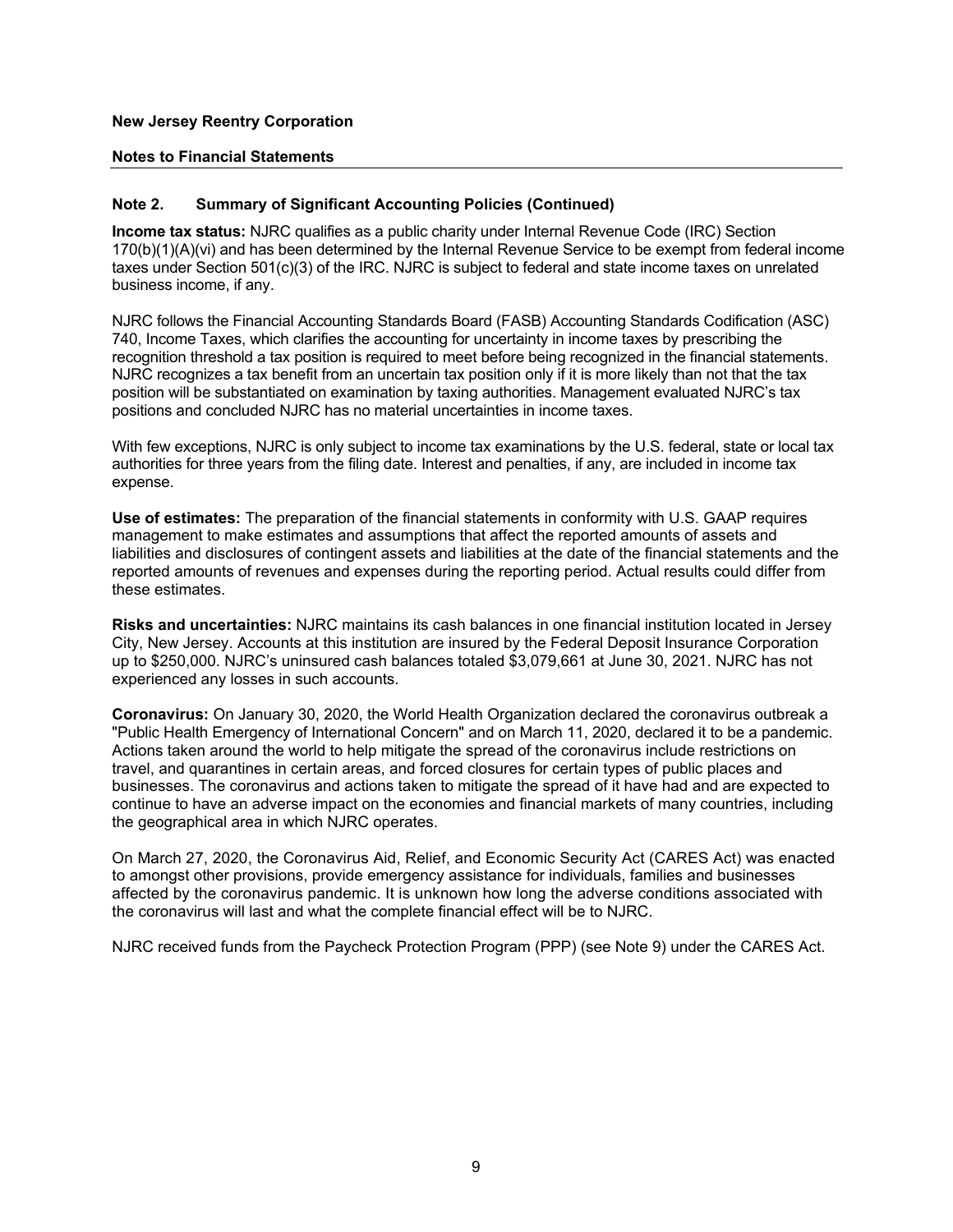#### **Notes to Financial Statements**

#### **Note 2. Summary of Significant Accounting Policies (Continued)**

**Recent accounting pronouncements:** In February 2016, the FASB issued ASU 2016-02, *Leases (Topic 842)*. The guidance in this ASU supersedes the leasing guidance in Topic 840, *Leases*. Under the new guidance, lessees are required to recognize lease assets and lease liabilities on the statement of financial position for all leases with terms longer than 12 months. Leases will be classified as either finance or operating, with classification affecting the pattern of expense recognition in the statement of activities. In March 2019, the FASB issued ASU 2019-01, *Leases (Topic 842) Codification Improvements*, which exempts entities from having to provide the interim disclosures required by ASC 250-10-50-3 in the fiscal year in which a company adopts the new leases standard. In June 2020, the FASB issued ASU 2020-05, *Revenue from Contracts with Customers (Topic 606)* and *Leases (Topic 842) Effective Dates for Certain Entities*, which defers the effective date of ASU 2016-02 for NJRC to fiscal years beginning after December 15, 2021. Early adoption is permitted. NJRC is currently evaluating the impact of pending adoption of the new standard on the financial statements.

In September 2020, the FASB issued ASU 2020-07, *Not-for-Profit Entities (Topic 958): Presentation and Disclosures by Not-for-Profit Entities for Contributed Nonfinancial Assets*. The ASU increases transparency of contributed nonfinancial assets for not-for-profit entities through enhancements to presentation and disclosure. Under the standard, contributed nonfinancial assets will be presented as a separate line item in the balance sheet, apart from contributions of cash and other financial assets. Additional disclosures are required, including a disaggregation of the amount of contributed nonfinancial assets recognized within the statement of activities by category that depicts the type of contributed nonfinancial assets, and expanded disclosures for each category. The amendments in this ASU are applied on a retrospective basis and are effective for annual periods beginning after June 15, 2021, and interim periods within annual periods beginning after June 15, 2022. Early adoption is permitted. NJRC is in the process of evaluating the impact of adopting the ASU.

**Subsequent events:** NJRC evaluated subsequent events occurring after June 30, 2021, to consider whether or not the impact of such events needs to be reflected and/or disclosed in the financial statements. Such evaluation was performed through March 10, 2022, the date the financial statements were available to be issued.

#### **Note 3. Liquidity and Availability of Resources**

NJRC prepares detailed budgets to plan financial resources available to run the organization every fiscal year. The strategic plan of NJRC aligns with the budget to maximize the limited resources of the organization. Cash balances are monitored regularly, and reimbursements are requested from grantors regularly to ensure NJRC maintains sufficient funds to meet obligations as they are due.

The following represents NJRC's available financial assets as of June 30, 2021, to meet general expenditures over the next 12 months.

| Cash                                    | \$ 3.329.661 |
|-----------------------------------------|--------------|
| Grants receivable                       | 81.360       |
| Total financial assets at June 30, 2021 | \$3,411,021  |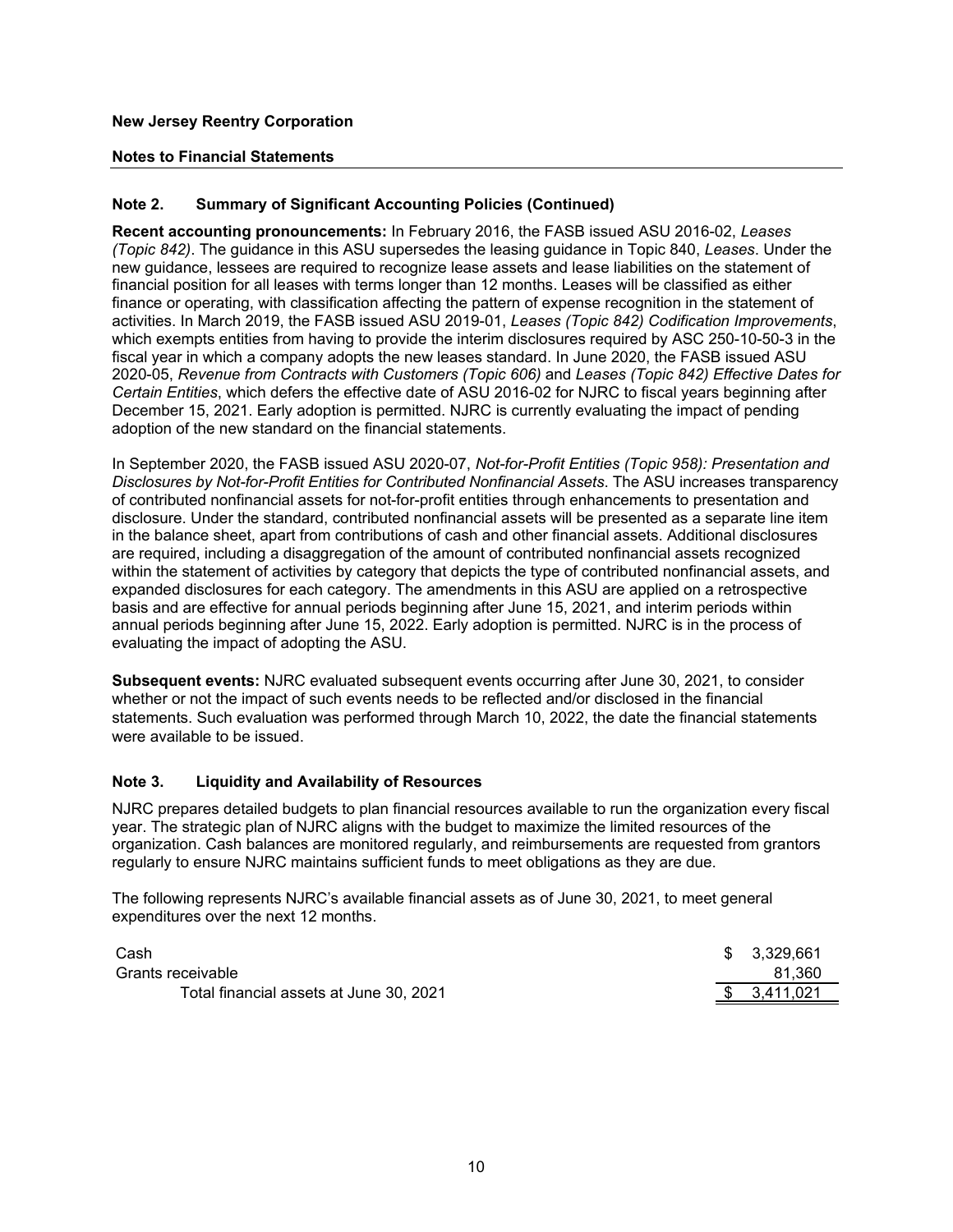#### **Notes to Financial Statements**

#### **Note 4. Furniture and Equipment**

Furniture and equipment as of June 30, 2021, is as follows:

| Furniture and equipment:           |            |
|------------------------------------|------------|
| Office furniture and equipment     | 1,025,678  |
| Transportation equipment           | 211,912    |
| Total furniture and equipment      | 1,237,590  |
| Less accumulated depreciation      | (548, 146) |
| Total furniture and equipment, net | 689,444    |

Depreciation on furniture and equipment has been computed on a straight-line basis over estimated useful lives as follows:

|                                | Years |
|--------------------------------|-------|
|                                |       |
| Office furniture and equipment |       |
| Transportation equipment       | ∽     |

Depreciation expense was \$172,807 for the year ended June 30, 2021.

#### **Note 5. Operating Leases**

On February 23, 2016, NJRC entered into a five-year lease for office space located at 310 Main Street, Toms River, New Jersey to provide services in connection with the One-Stop Offender Re-entry Services grant. The annual base rent under the lease is \$31,493, escalating 3% per year. On March 1, 2021, this lease was amended to extend the term of the lease by 36 months. The annual base rent is \$35,446, escalating 3% per year. The total minimum rental commitment at June 30, 2021 under this lease is \$97,745.

On November 16, 2016, NJRC entered into a five-year lease for office space located at 9 Basin Drive Unit 190, Kearny, New Jersey in connection with the Community Resource Center grant. A board member owns the company acting as NJRC's landlord on this lease. The annual base rent under the lease is \$74,400, escalating 3% per year. The total minimum rental commitment at June 30, 2021 under this lease is \$41,871.

On December 22, 2016, NJRC entered into a five-year lease for office space located at 66 Hamilton Avenue Units 201, 202, 203, and 205, Patterson, New Jersey in connection with the One-Stop Offender Re-entry Services grant. The annual base rent under the lease is \$69,900, escalating 5% per year. On February 22, 2021, this lease was amended to extend the term of the lease by 5 years. The annual base rent is \$83,900. The total minimum rental commitment at June 30, 2021, under this lease is \$468,443.

On October 10, 2017, NJRC entered into a five-year lease for office space located at 57 Livingston Avenue, New Brunswick, New Jersey to operate and provide services in connection with the One-Stop Offender Re-entry Services grant. The annual base rent under the lease is \$64,049. The total minimum rental commitment at June 30, 2021, under this lease is \$85,399.

On November 6, 2017, NJRC entered into a five-year lease for office space located at 208-214 Commerce Place Elizabeth, New Jersey to operate and provide services in connection with the One-Stop Offender Re-entry Services grant. The annual base rent under the lease is \$68,250. The total minimum rental commitment at June 30, 2021, under this lease is \$97,066.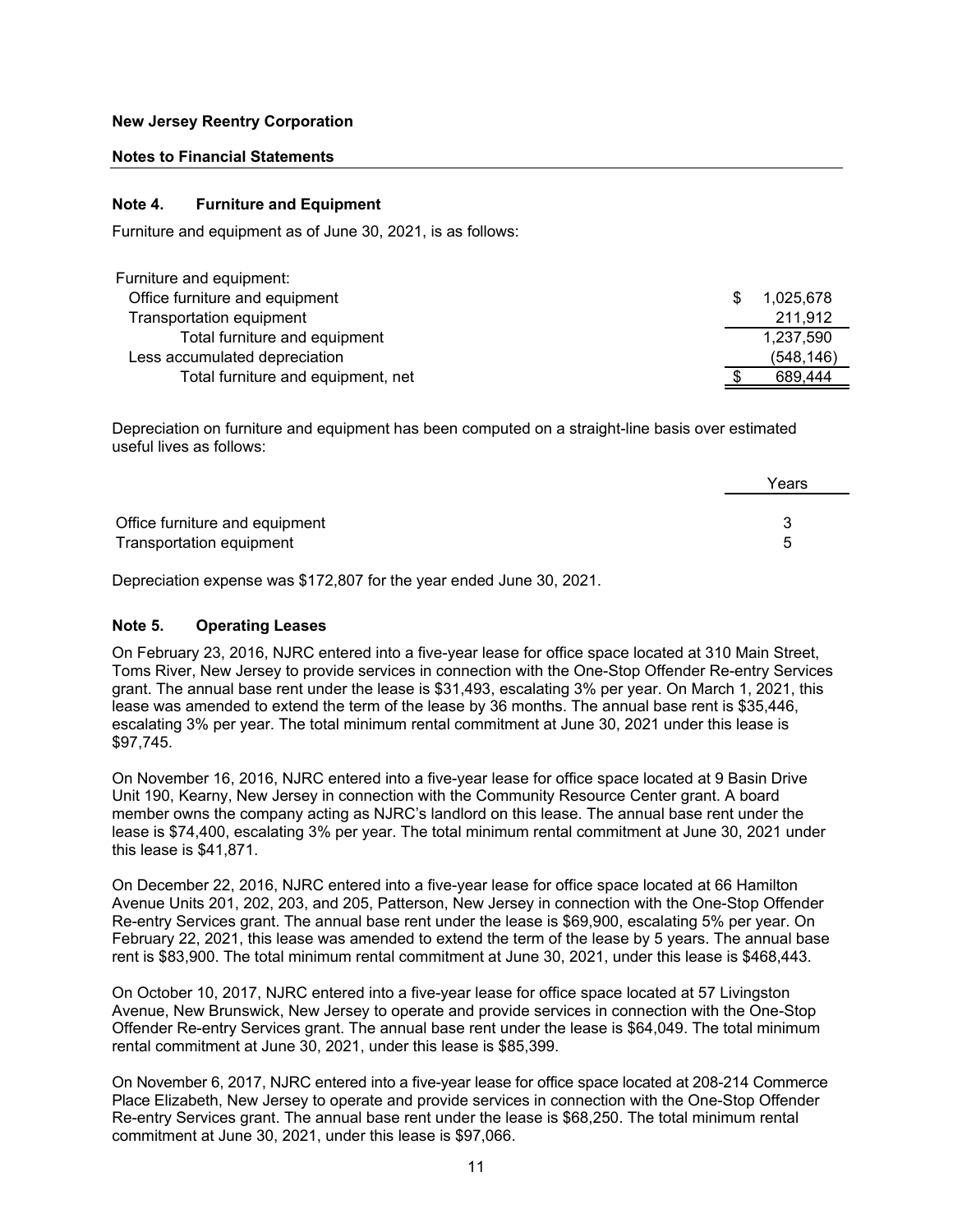#### **Notes to Financial Statements**

#### **Note 5. Operating Leases (Continued)**

On November 30, 2017, NJRC entered into a five-year lease for office space located at 39 Hudson Street, Hackensack, New Jersey to operate and provide services in connection with the One-Stop Offender Re-entry Services grant. The annual base rent under the lease is \$55,234. The total minimum rental commitment at June 30, 2021, under this lease is \$82,850.

On January 23, 2018, NJRC entered into a five-year lease for office space located at 72 Morris Avenue Neptune City, New Jersey to operate and provide services in connection with the One-Stop Offender Re-entry Services grant. The annual base rent under the lease is \$65,700, escalating 2% per year after the first two years. The total minimum rental commitment at June 30, 2021, under this lease is \$115,740.

On April 1, 2020, NJRC entered into a five-year lease for office space located at 936-938 Bergen Street, Newark, New Jersey to operate and provide services in connection with the One-Stop Offender Re-entry Services grant. The annual base rent under the lease is \$84,000, escalating 3% per year after the first two years. The total minimum rental commitment at June 30, 2021, under this lease is \$330,424.

On February 24, 2021, NJRC entered into a five-year lease for office space located at 195 Campus Drive, Building 56, Kearney, New Jersey to operate and provide services in connection with the One-Stop Offender Re-entry Services grant. The annual base rent under the lease is \$53,815, escalating 3% per year. The total minimum rental commitment at June 30, 2021, under this lease is \$267,772.

On August 24, 2020, NJRC entered into a five-year lease for office space located at 591 Summit Avenue, Jersey City, New Jersey to operate and provide services in connection with the One-Stop Offender Reentry Services grant. The annual base rent under the lease is \$150,400, with escalations each year between 1.8% and 8%. The total minimum rental commitment at June 30, 2021, under this lease is \$699,932.

NJRC recognized rent expense in the amount of \$794,677 for the year ended June 30, 2021. Prepaid rent balances for the year ended June 30, 2021, totaled \$110,172.

NJRC will be obligated to pay future minimum lease payments under the term of the leases as follows:

| Years ending June 30: |               |
|-----------------------|---------------|
| 2022                  | \$<br>717,446 |
| 2023                  | 556,064       |
| 2024                  | 427,270       |
| 2025                  | 387,706       |
| 2026                  | 149,814       |
| Thereafter            | 48,942        |
|                       | 2,287,242     |

NJRC has several noncancelable operating leases, primarily for office copiers and vehicles, with expiration periods from two to three years. Rental expense for those leases consisted of \$54,499 for the year ended June 30, 2021.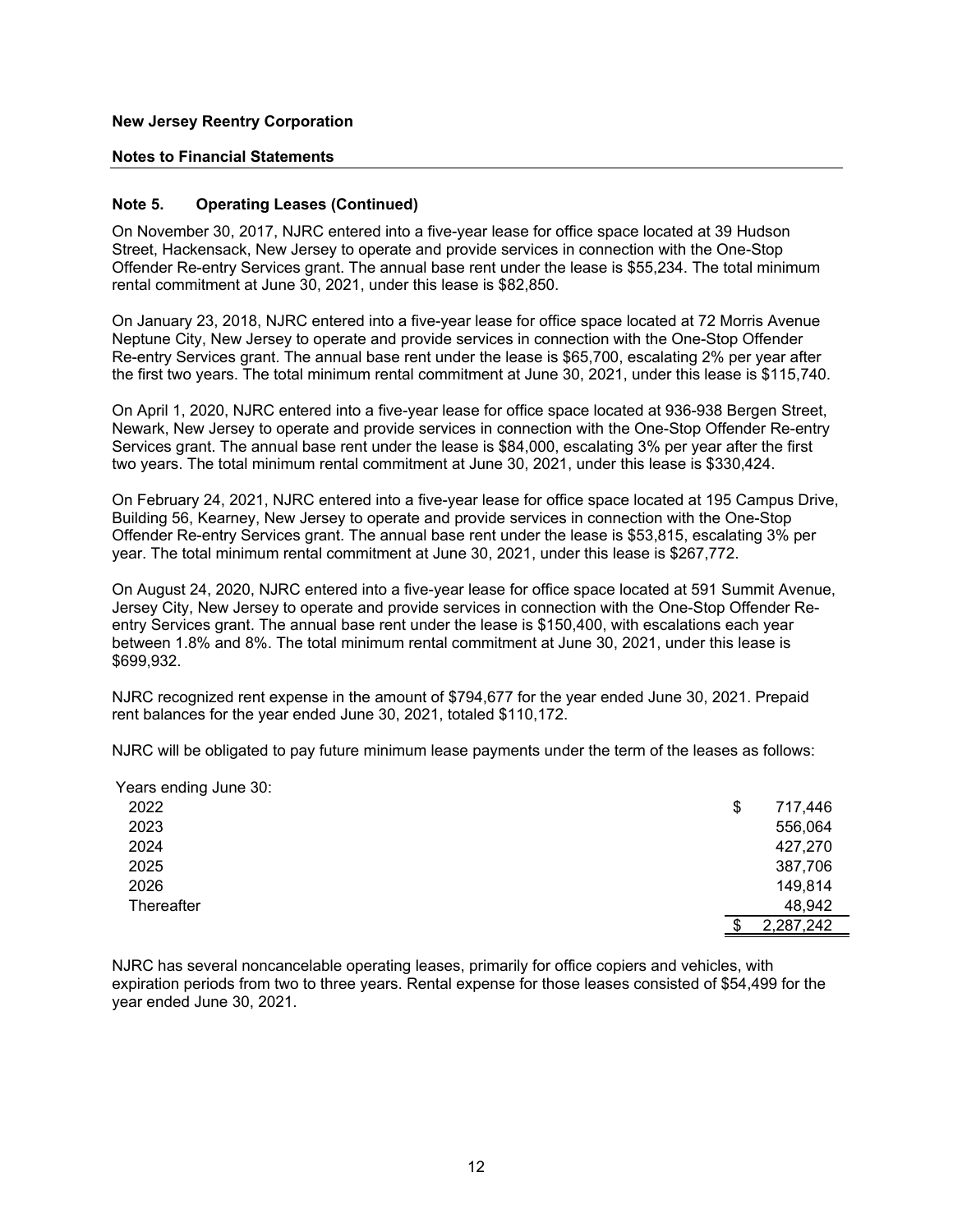#### **Notes to Financial Statements**

#### **Note 5. Operating Leases (Continued)**

NJRC will be obligated to pay future minimum lease payments under the term of the leases as follows:

| Years ending June 30: |              |
|-----------------------|--------------|
| 2022                  | \$<br>48,698 |
| 2023                  | 24,360       |
| 2024                  | 14,268       |
|                       | \$<br>87,326 |

#### **Note 6. Contingencies**

NJRC receives its support from the New Jersey Department of Community Affairs (NJDCA), New Jersey Department of Labor and New Jersey State Parole Board. A significant reduction in the level of this support may have an effect on the NJRC's programs. Grants require the fulfillment of certain conditions as set forth in the grant agreement. Failure to fulfill the conditions could result in the return of the funds to grantors. Although that is a possibility, management deems the contingency remote, since by accepting grants and their terms it has accommodated the objectives of the organization to the provisions of the grant.

#### **Note 7. Functional Allocation of Expenses**

Certain expenses are attributable to more than one program or supporting function. Payroll taxes and employee benefits are allocated consistently based on approved budgets and salary allocations. The following expenses are allocated consistently based on salary expenses. Salary expense allocation is supported by the employees' timesheets.

- Occupancy costs
- Supplies, postage, printing and communication expenses
- Insurance
- Professional service costs
- Depreciation expense

#### **Note 8. Paycheck Protection Program Loan**

In April 2020, NJRC received \$648,082 in funding from the U.S. Small Business Administration (SBA) under the PPP established by the CARES Act. The loan is uncollateralized and is fully guaranteed by the Federal government. Under the terms of the PPP, PPP loans and accrued interest are forgivable after 24 weeks as long as the borrower uses the loan proceeds for eligible purposes, including payroll, benefits, rent and utilities, and maintains its payroll levels. NJRC was notified that the entire loan of \$648,082 was forgiven by the SBA on June 21, 2021.

NJRC treated the PPP loan in accordance with ASC 470. Under ASC 470, proceeds are recognized as debt when received and as debt forgiveness when legally forgiven. NJRC used the entire loan proceeds for eligible purposes during the year ended June 30, 2021, and received approval by the SBA of the NJRC's loan forgiveness application in June 2021. As a result of having substantially met conditions by year-end, NJRC recognized \$655,427 of loan forgiveness for the year ended June 30, 2021. Conditions necessary for forgiveness of the loan could be audited by the SBA up to six years subsequent to granting forgiveness. NJRC does not anticipate any future findings that would cause any portion of the loan to be ineligible for forgiveness.